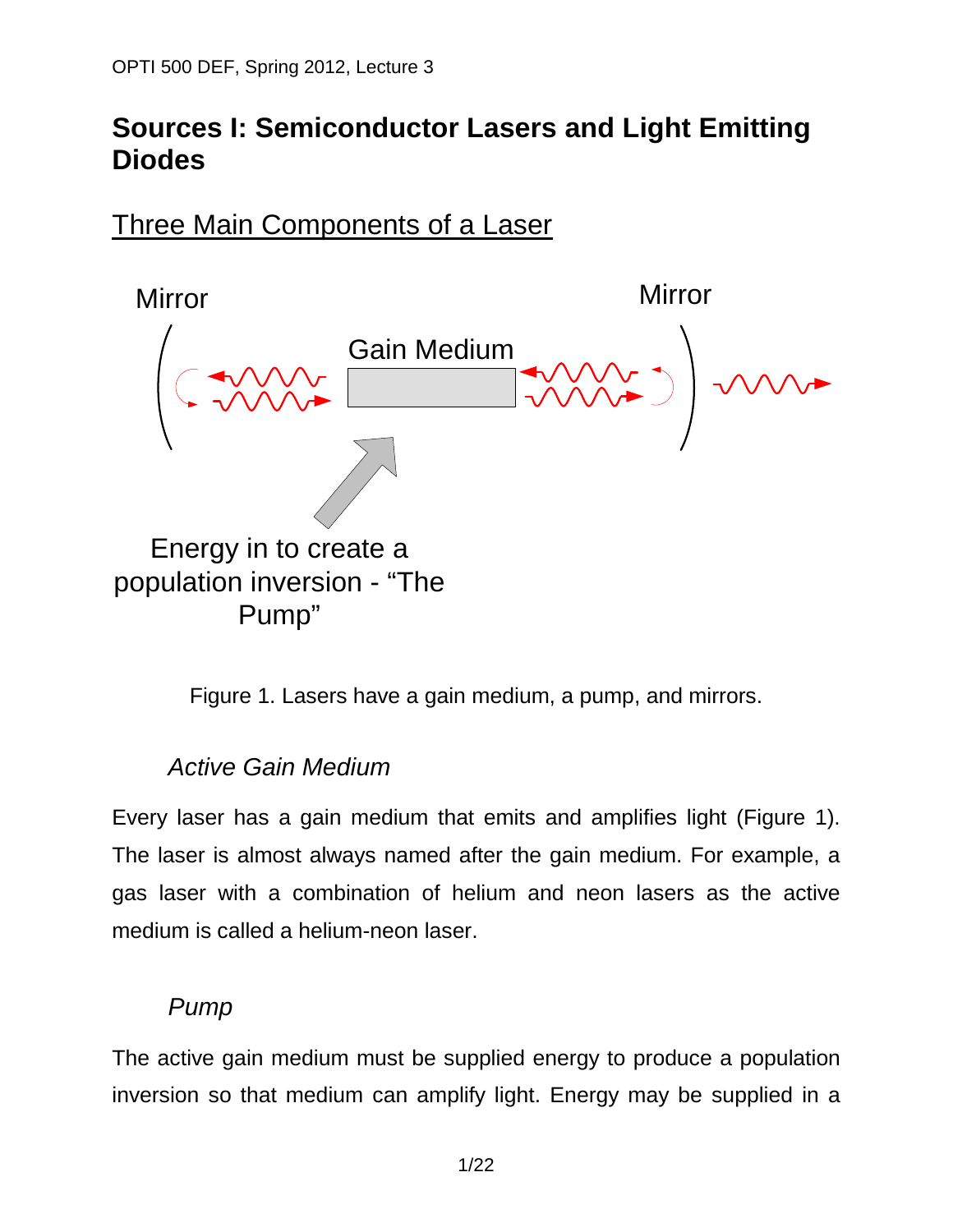variety of forms including optical, electrical, or chemical. We call the device that delivers energy to the gain medium (e.g. a flashlamp) the pump.

#### *Mirrors*

In lasers, mirrors form a "resonator" or "cavity" that is used to circulate light so that the light passes multiple times through the gain medium, experiencing amplification on each pass. The mirrors are essential for some of the most important properties of a laser such as monochromaticity and directionality. One of the mirrors, the "output coupler" must be partially transmissive in order to allow circulating laser light to escape.

# Basic Condition for Lasing



Figure 2. Gain and loss mechanisms for a laser.

Lasing occurs when the gain the gain medium balances optical loss in the laser resonator. For a laser with discrete components, such as the laser pictured in Figure 2, loss mechanisms include scattering at surfaces, optical loss at the mirrors, which are never 100% reflective, and leakage of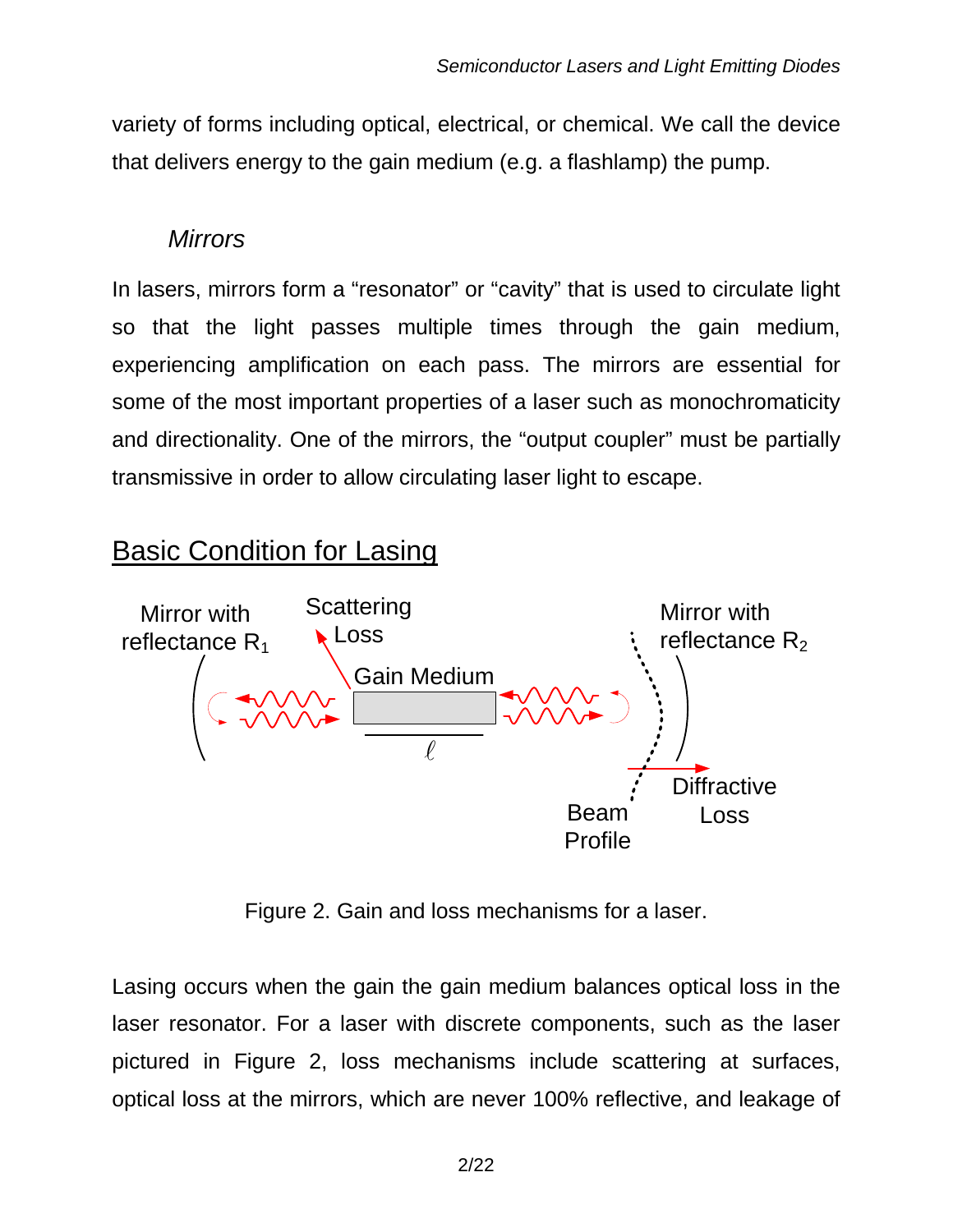the circulating beam out of the resonator when the beam profile extends beyond the edges of a mirror. The quantitative condition for lasing and the balance between gain and loss is

$$
G(2\ell)R_1R_2(1-L_i)^2=1,
$$

where  $G(2\ell)$  is the optical gain after two passes through the gain medium (i.e.  $P_{\text{final}} = G(2\ell) P_{\text{initial}}$ ), R1 is the reflectance of the rear mirror, R2 is the reflectance of the front mirror, and  $L_i$  is the additional optical loss after a single (one way) pass of the resonator.

It is common to define a gain coefficient g with

$$
G(z) \equiv e^{gz}.
$$

The gain coefficient has units of inverse length and is a property of a material medium that, like the absorption coefficient, is independent of the dimensions of the medium. In terms of g, the basic balance condition for lasing is

$$
e^{2g\ell}R_1R_2(1-L_1)^2=1
$$

## Loss for a Semiconductor Laser

As pictured in Figure 3, the gain medium for the most common types of semiconductor lasers extends the entire length of the optical resonator. The mirrors (i.e. reflectors) that circulate light in the semiconductor are the surfaces (or "facets") of the semiconductor. An uncoated semiconductor surface reflects approximately 30 % of incident light. Dielectric coatings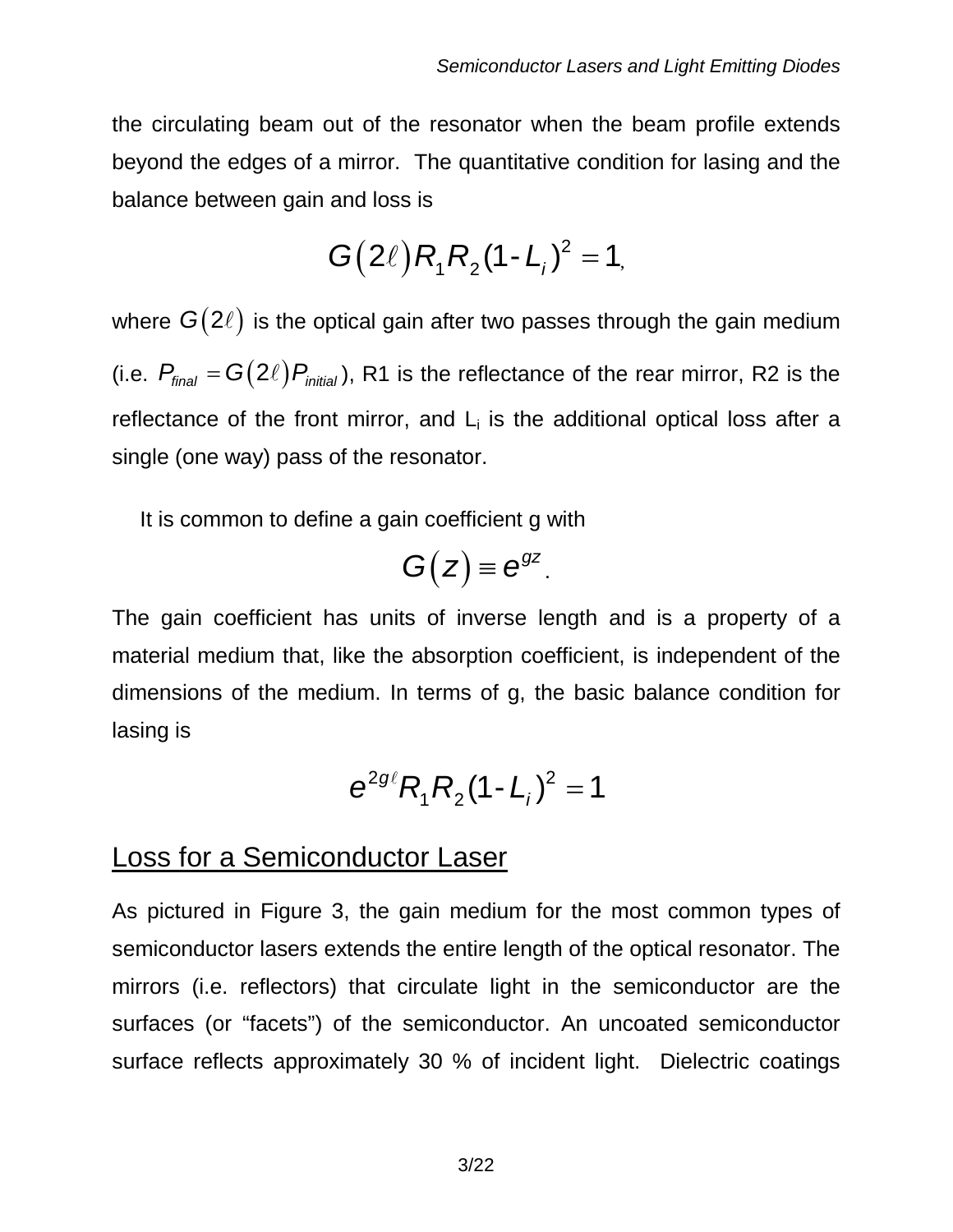are added to the semiconductor surfaces to increase or decrease reflectance.



Figure 3. Electrical current is the pump source for most semiconductor lasers. Optical loss is distributed throughout the gain medium.

Most semiconductor lasers are pumped with electrical current. Furthermore, there are significant contributions to optical loss inside the gain medium. These losses are distributed throughout the medium and characterized with an optical loss coefficient  $\alpha$ , which, like the gain coefficient, has units of inverse length.

## Basic Condition for Lasing for a Semiconductor Laser

The balance equation for a semiconductor laser of the type pictured in Figure 3 is

$$
e^{2g\Gamma \ell}R_1R_2e^{-2\alpha \ell}=1,
$$

which can also be written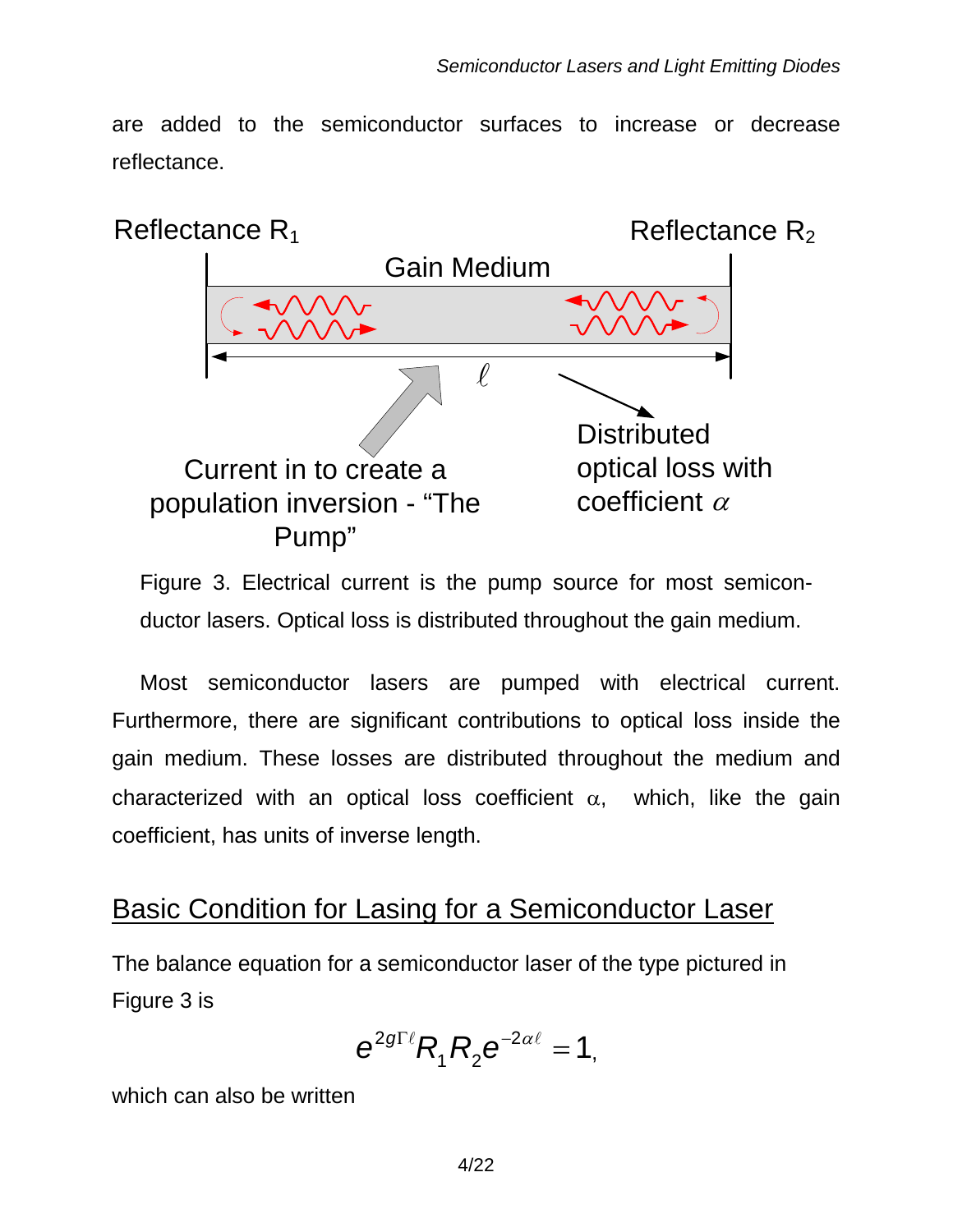$$
e^{2(g\Gamma-\alpha)\ell}R_1R_2=1
$$

where  $\Gamma$  is called the "confinement factor". The confinement factor is a number that varies between zero and one and is included to take into account the imperfect overlap between the circulating optical beam and the gain medium. The quantity is considered in more detail in the following section.

## The Optical Confinement Factor

Care must be taken when writing the balance equation for semiconductor lasers because it is almost always true that there is light circulating in the laser that does not overlap the gain region, as pictured in the side view of a semiconductor laser in Figure 4.



Figure 4. Semiconductor lasers contain light outside of the gain region.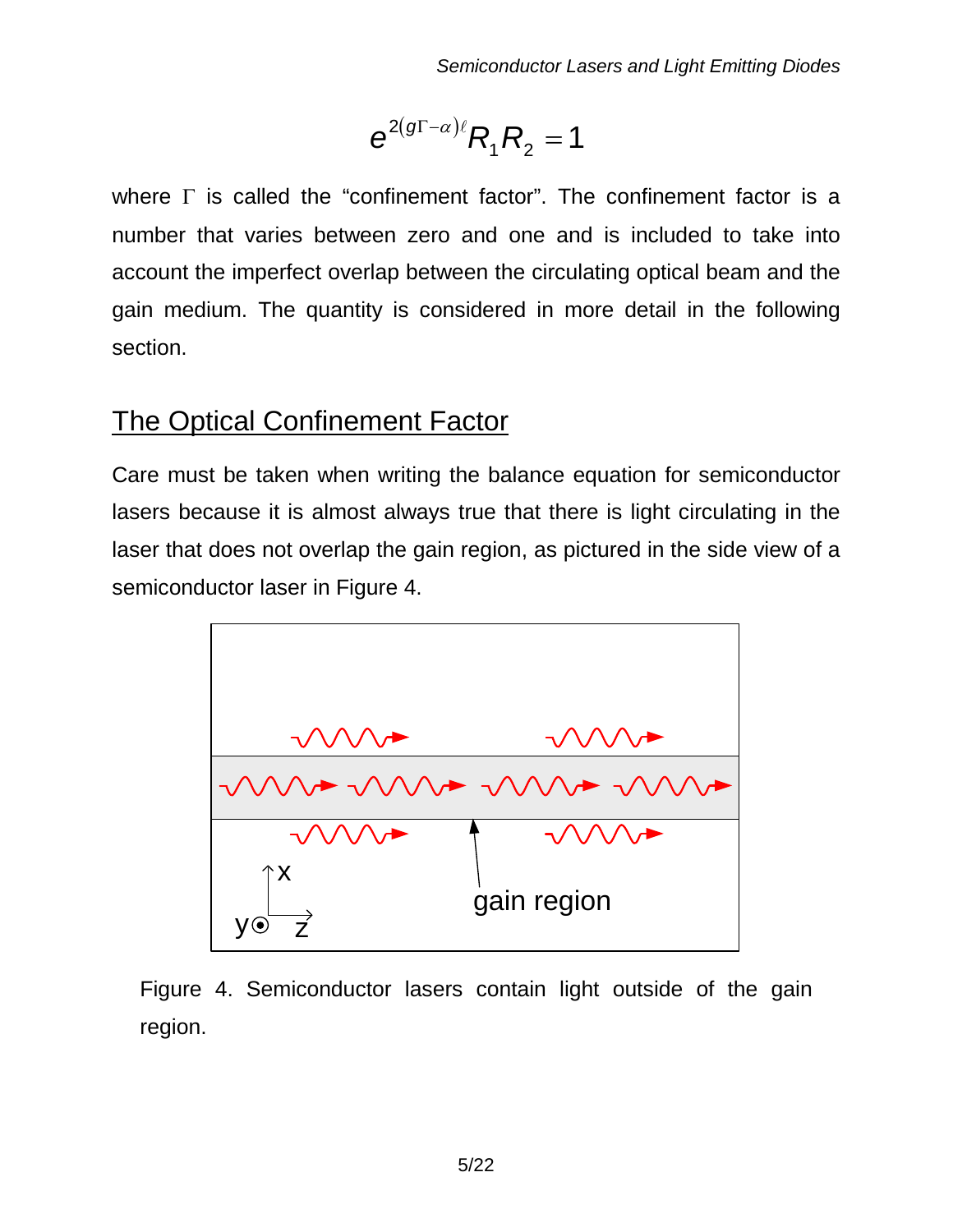The perspective of Figure 5 is of an observer looking down the length of a semiconductor laser. The red ellipses indicate the profile of the optical beam in the laser with each ellipse being a curve of constant electric field strength.



Figure 5. The overlap of an optical beam with the gain region defines the confinement factor.

Intuitively we would surmise that the greater the overlap of the optical beam with the gain region, the greater the optical gain experienced by the beam. We can make this thought somewhat more quantitative by defining the optical confinement factor for the beam/gain region:



where  $E^+$  is the electric field for circulating light traveling in the positive z direction, the integral in the numerator is over a cross section of the gain region in the x-y plane, and the integral in the denominator is over the entire x-y plane.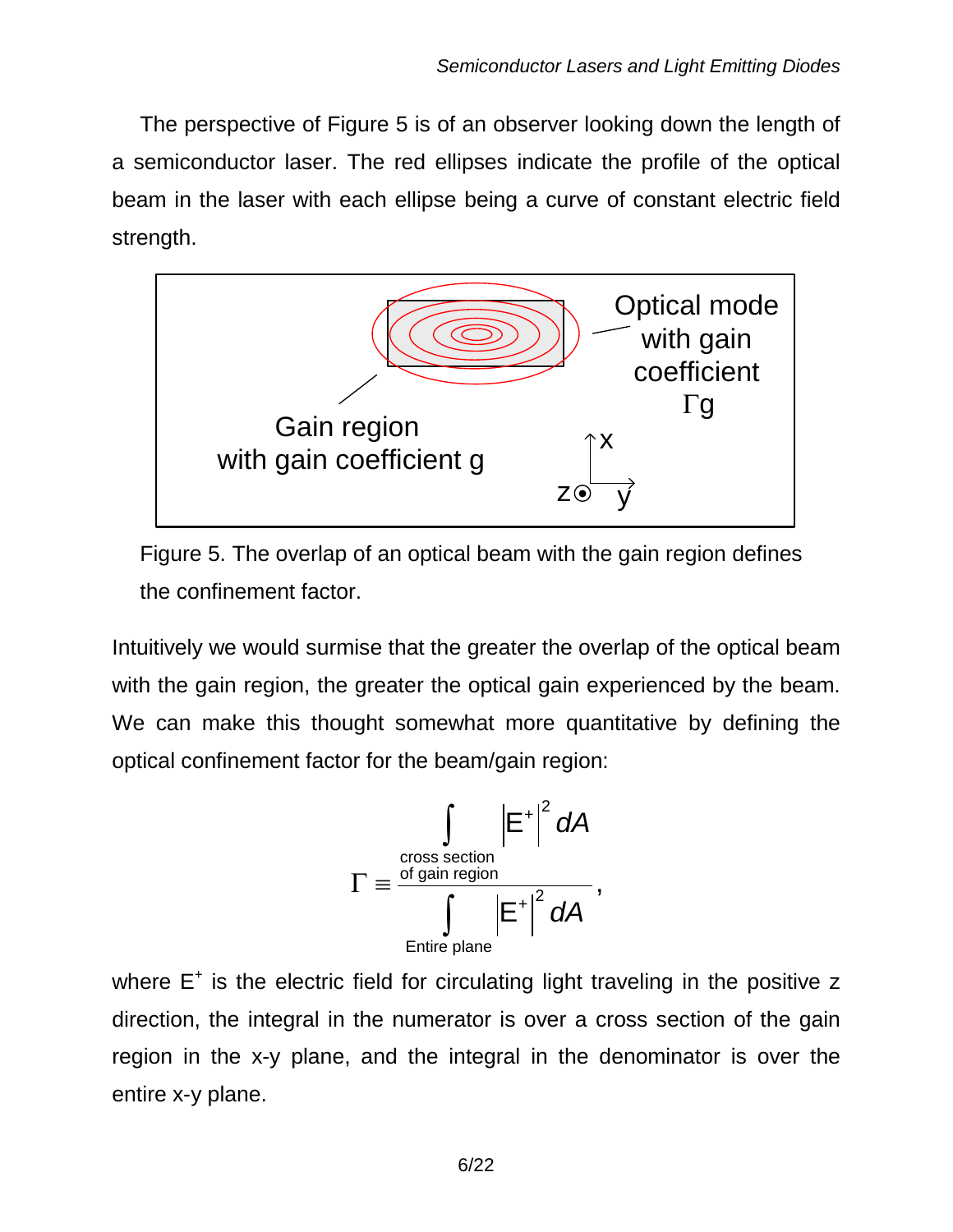It is also common to introduce an effective gain coefficient for light in the laser, called the modal gain coefficient, which is related to the gain coefficient in the gain region by the expression

$$
g_m=\Gamma g.
$$

In terms of the modal gain coefficient, the laser balance equation is

$$
e^{2(g_m-\alpha)\ell}R_1R_2=1
$$

## Using the Balance Equation

#### *Problem*

A semiconductor laser has a length of  $250 \mu m$ . We find that by injecting current into the laser that we can create a gain coefficient of 250  $cm^{-1}$  in the gain region. The optical confinement factor is 0.3. The gain region has imperfections that contribute a distributed optical loss  $\alpha$  = 40 cm<sup>-1</sup>. The front mirror of the laser is uncoated. What must be the reflectance of the back surface to achieve lasing?

#### *Solution*

For lasing to occur, gain must balance loss. From the balance equation we find

$$
R_{1} = \frac{1}{R_{2}} e^{-2(g_{m}-\alpha)\ell} = \frac{1}{R_{2}} e^{-2(g_{1}-\alpha)\ell}
$$

$$
= \frac{1}{0.3} e^{-2(250 \cdot 0.3 - 40)250 \times 10^{-4}} = 58\%
$$

.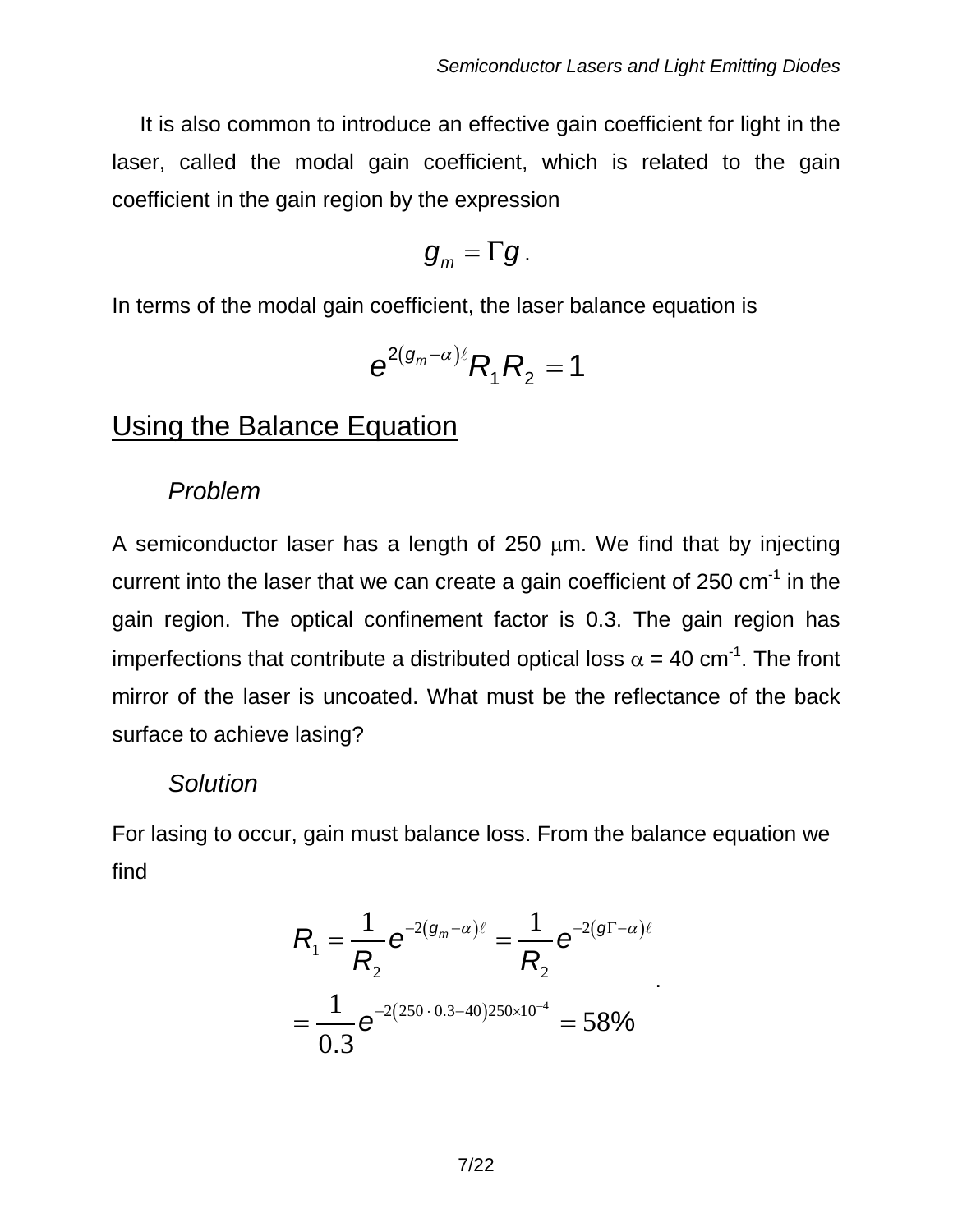# Output Power

In this section we consider the effects of increasing the pumping current for a semiconductor laser from zero to a value greater than what is required for lasing. The results are illustrated In Figure 6. Initially, the electron density in the active region, the gain coefficient, and the light output increase roughly linearly with current. The light output is relatively low and due primarily to spontaneous emission. In this regime, the device is operating as a light emitting diode.



Figure 6. Above threshold the electron density n and gain coefficient g are clamped at values determined by the gain-loss balance equation while light output increases linearly.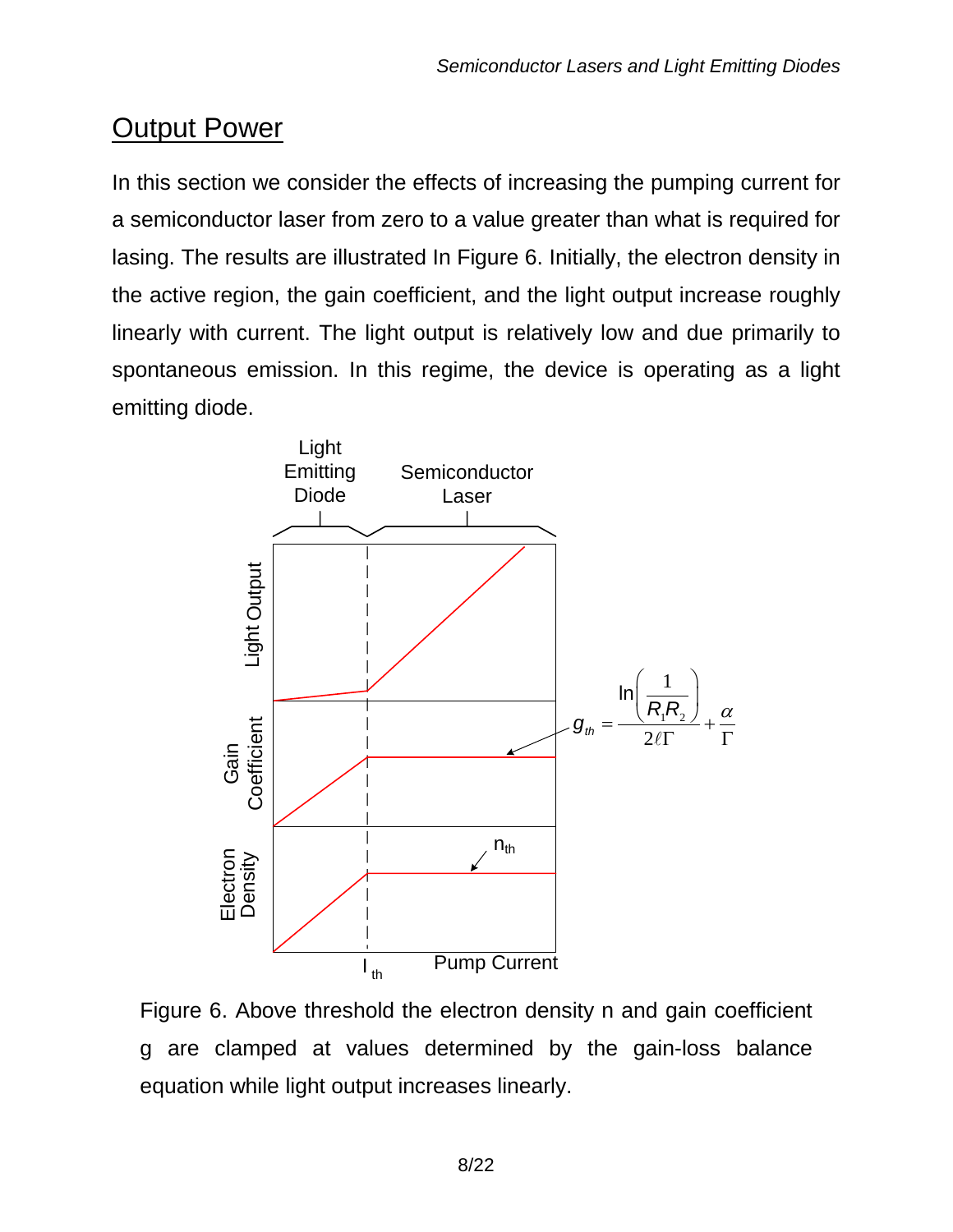When the pump current reaches a threshold value the gain-loss balance condition for lasing is met. Above this value for current, additional energy from the electrical pump goes into increasing output from the laser, primarily by stimulated emission. The electron density and gain coefficient are clamped at the threshold values. This last result may seem counterintuitive, but consider the following argument. If n and g were to increase beyond their threshold values, then gain would exceed loss. In this case, the light circulating in the laser would increase upon each round trip – and the optical power of the laser would continue to increase without limit. The curves in Figure 6 represent steady state values, and a condition for steady state operation of the laser is that gain just balances loss.

## The Phase Condition for Lasing and the Laser Spectrum

For lasing to occur, circulating light must add constructively to itself after a round trip in the resonator. We will make this statement quantitative with the aid of Figure 7.



Figure 7. To establish a phase condition for lasing we examine the phase of the circulating light at the plane  $z = z_0$ .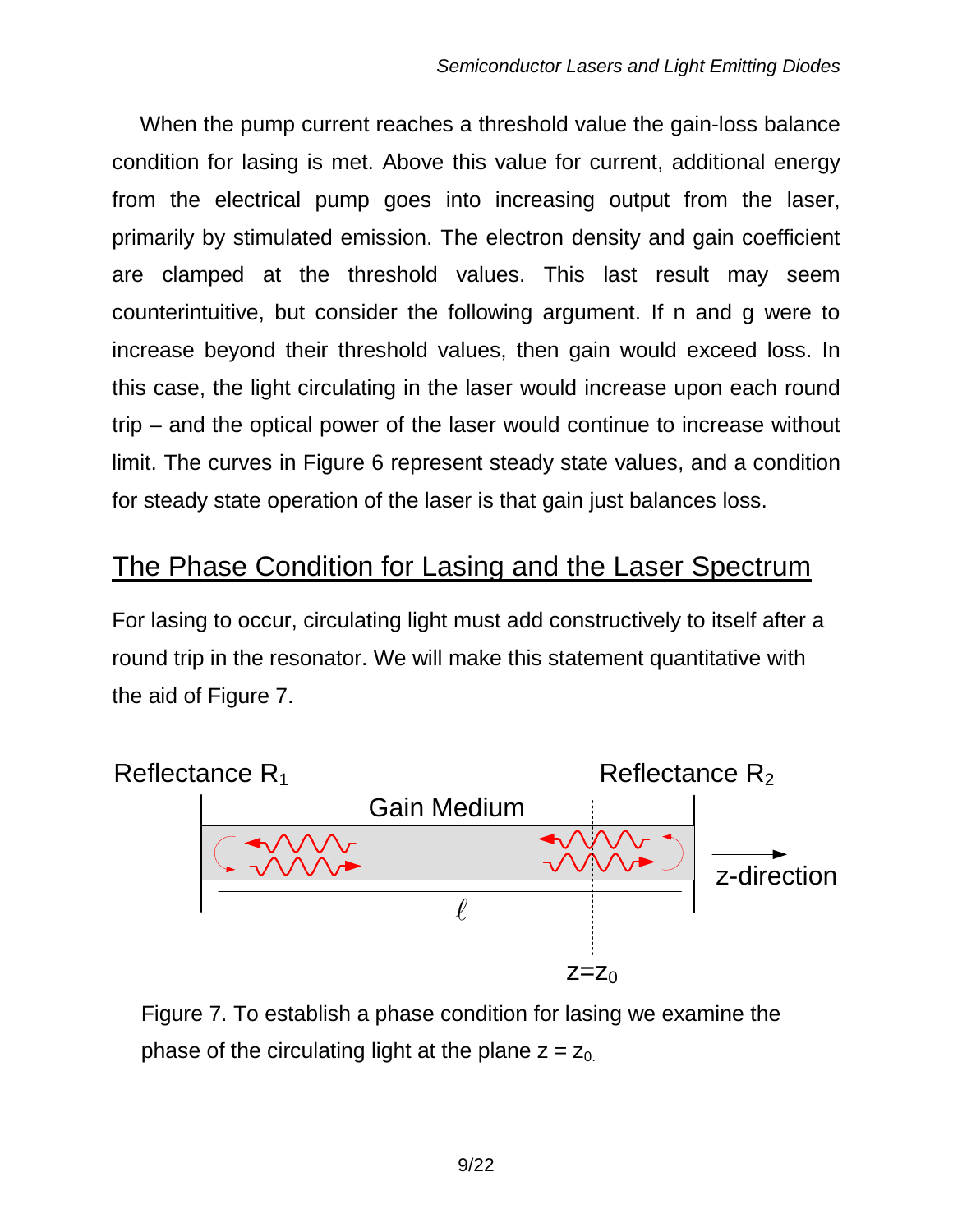The electric field propagating in the forward direction in the laser is

$$
E = E(x,y) e^{\int \left(\frac{2\pi n_{\text{eff}}}{\lambda_0}z - \omega t\right)},
$$

where E(x,y) is the transverse beam profile and 0  $\frac{2\pi n_{\text{eff}}}{\lambda_0}$ z –  $\omega t$  is the phase

of the wave. Because the light propagates in both the gain region and the surrounding semiconductor, the phase of the wave is determined by an effective refractive index  $n_{\text{eff}}$  that can be thought of as weighted average of the material index over the beam profile.

At the point  $z = z_0$  and time  $t_0$  the electric field is

$$
E(z = z_0, t_0) = E(x, y) e^{j\left(\frac{2\pi n_{\text{eff}}}{\lambda_0} z_0 - \omega t_0\right)},
$$

and after one round trip in the cavity the field is

$$
E(z=z_0+2\ell,t_0+\Delta t)=E(x,y)e^{\int_{0}^{z\pi n_{\text{eff}}(z_0+2\ell)-\omega(t_0+\Delta t))}}.
$$

In order for the beam to add constructively to itself we must have

$$
e^{j\left(\frac{2\pi n_{\text{eff}}}{\lambda_0}(z_0+2\ell)-\omega(t_0+\Delta t)\right)}=e^{j\left(\frac{2\pi n_{\text{eff}}}{\lambda_0}(z_0)-\omega(t_0+\Delta t)\right)},
$$

and this gives the phase condition

$$
\frac{2\pi n_{\text{eff}}}{\lambda_0} 2\ell = p2\pi
$$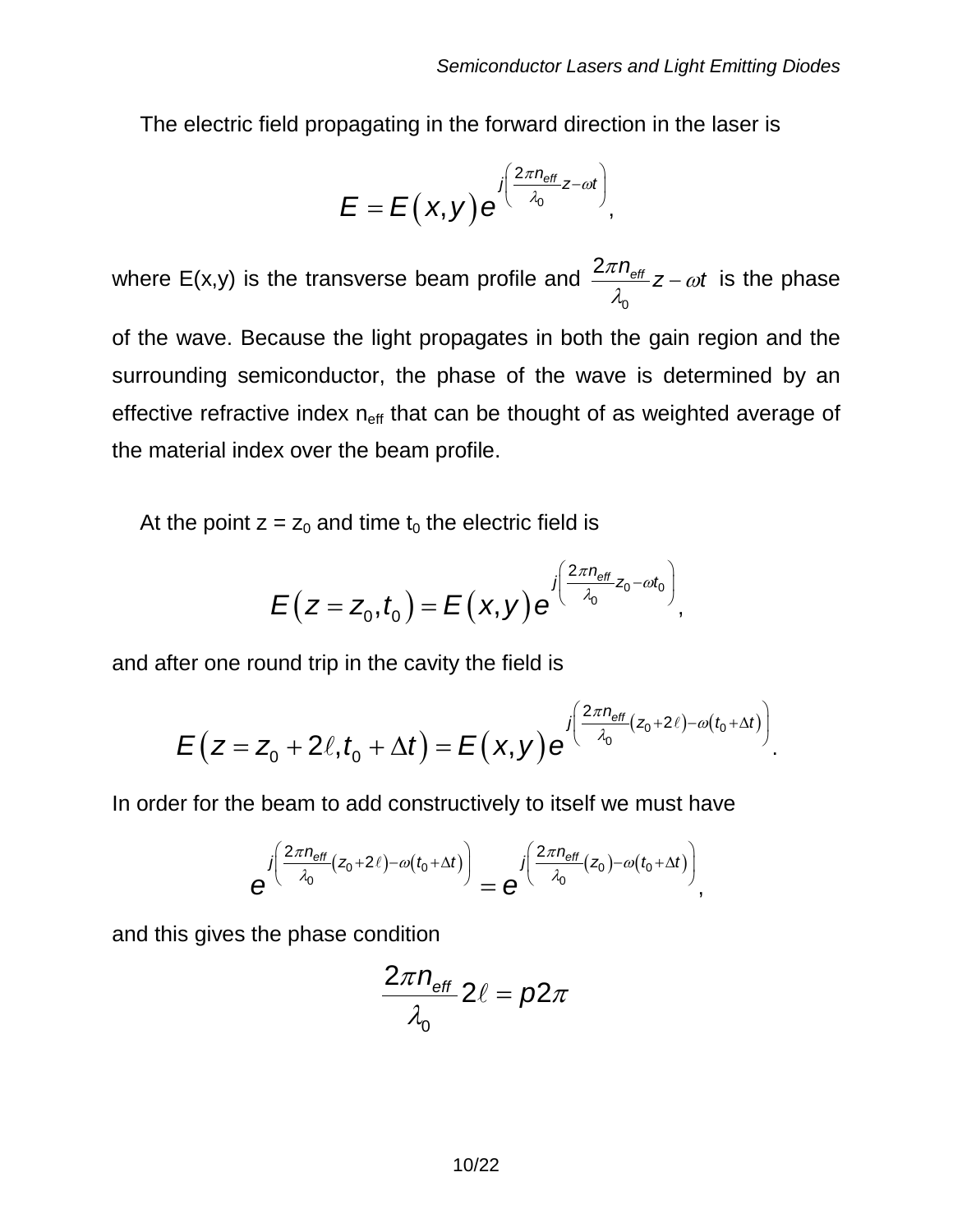where p is a positive integer. The phase condition can be rearranged to give the discrete set of wavelengths at which a laser can operate:

$$
\lambda_{0,p}=\frac{2n_{\text{eff}}\ell}{p}, p=1,2,3 \cdots.
$$

We call a circulating light beam with one of these wavelengths a longitudinal mode for the laser. A semiconductor laser will often operate in several of longitudinal modes simultaneously as illustrated in Figure 8. The frequencies for the longitudinal modes are

$$
v_p = \frac{c}{2n_{\text{eff}}\ell} p.
$$





The resonant frequencies are uniformly spaced:

$$
\Delta v = v_p - v_{p-1} = \frac{c}{2n_{\text{eff}}\ell}
$$
 (independent of p).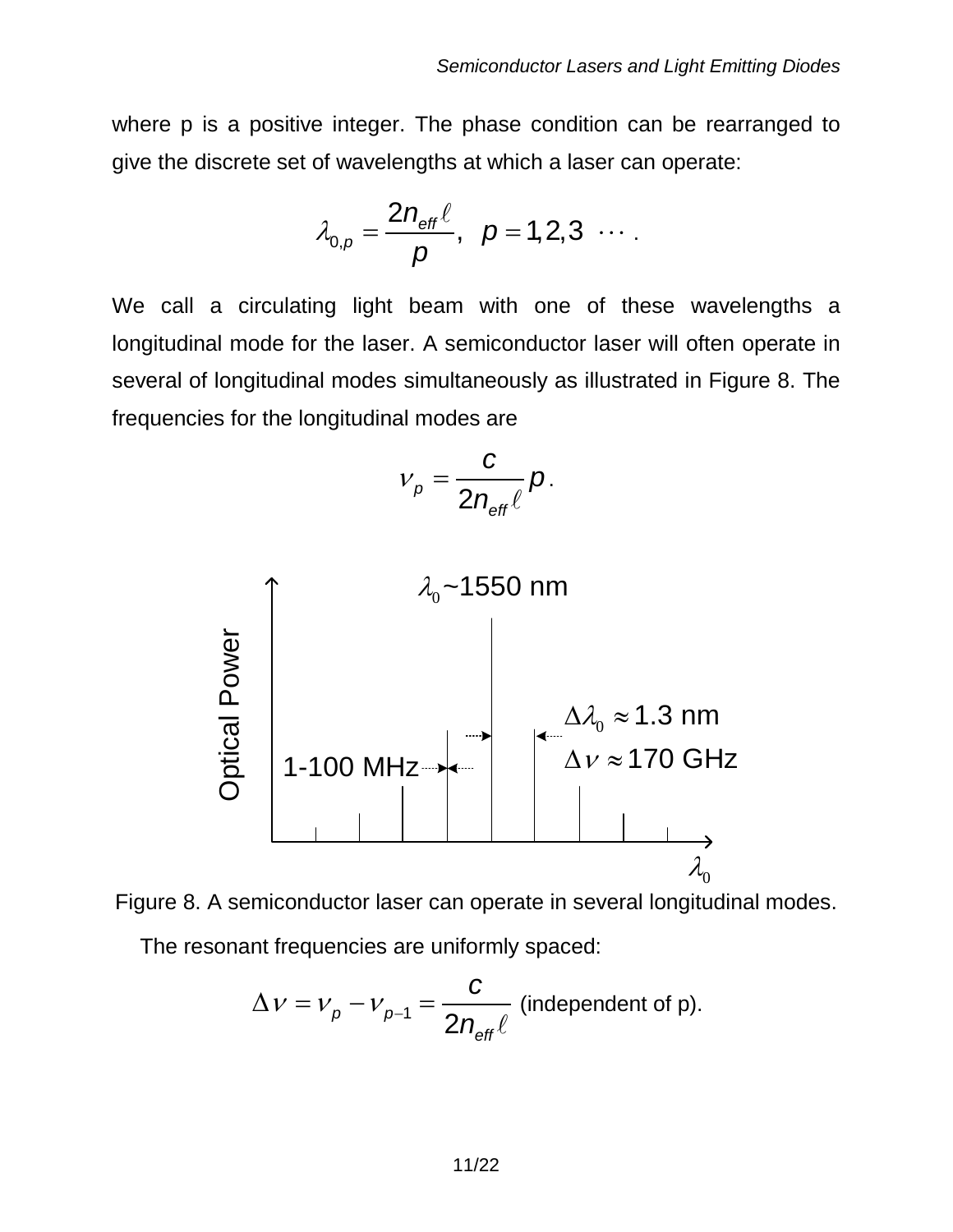For a 250 µm long semiconductor laser and an effective index of 3.5, the spacing of longitudinal modes is about 170 GHz. The wavelength spacing of the longitudinal modes varies slowly, and if the laser operates at approximately 1550 nm, the longitudinal modes are separated by about 1.3 nm. The spectral width of the individual modes is of the order of one to 100 megahertz.

## Types of Semiconductor Lasers

## *Buried Heterostructure Lasers*

One of the most commonly used semiconductor lasers for optical fiber communications is the buried heterostructure laser. Figure 9 shows the cross section of a typical buried heterostructure device. An intrinsic (undoped) gain region is sandwiched between p and n-type layers, forming a forward biased diode during laser operation. A p-type InGaAsP layer is used to make a low resistance contact to the upper metal electrode.



Figure 9. A buried heterostructure semiconductor laser.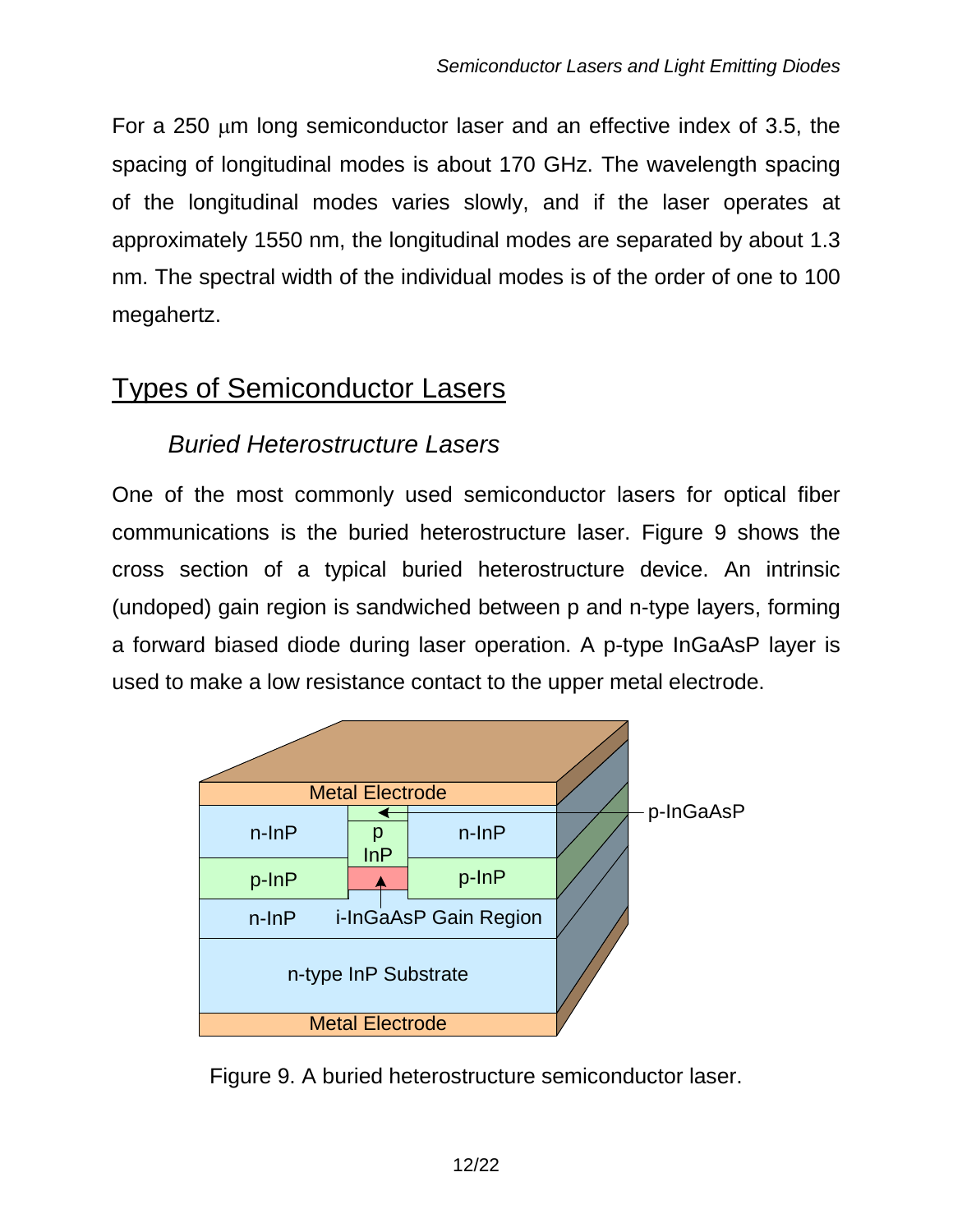Figure 10 shows the flow of current injected into the diode when applying a positive voltage to the upper electrode or a negative voltage to the lower electrode. The n-InP and p-InP layers just below the top electrode on either side of the gain region are reversed biased and current blocking – concentrating the current flow through the gain region. The gain region fills with electrons in the conduction band and holes in the valence band, creating a population inversion and optical gain.

Layers have been removed in the schematic of Figure 11 to provide a better view of the gain region. This region is formed from InGaAsP, or a similar material, and has a refractive index that is larger than the surrounding InP. Light tends to be confined to materials of larger refractive index so the gain region is an optical waveguide in which the laser light circulates from one end to the other.



Figure 10. Current flow in a buried heterostructure semiconductor laser.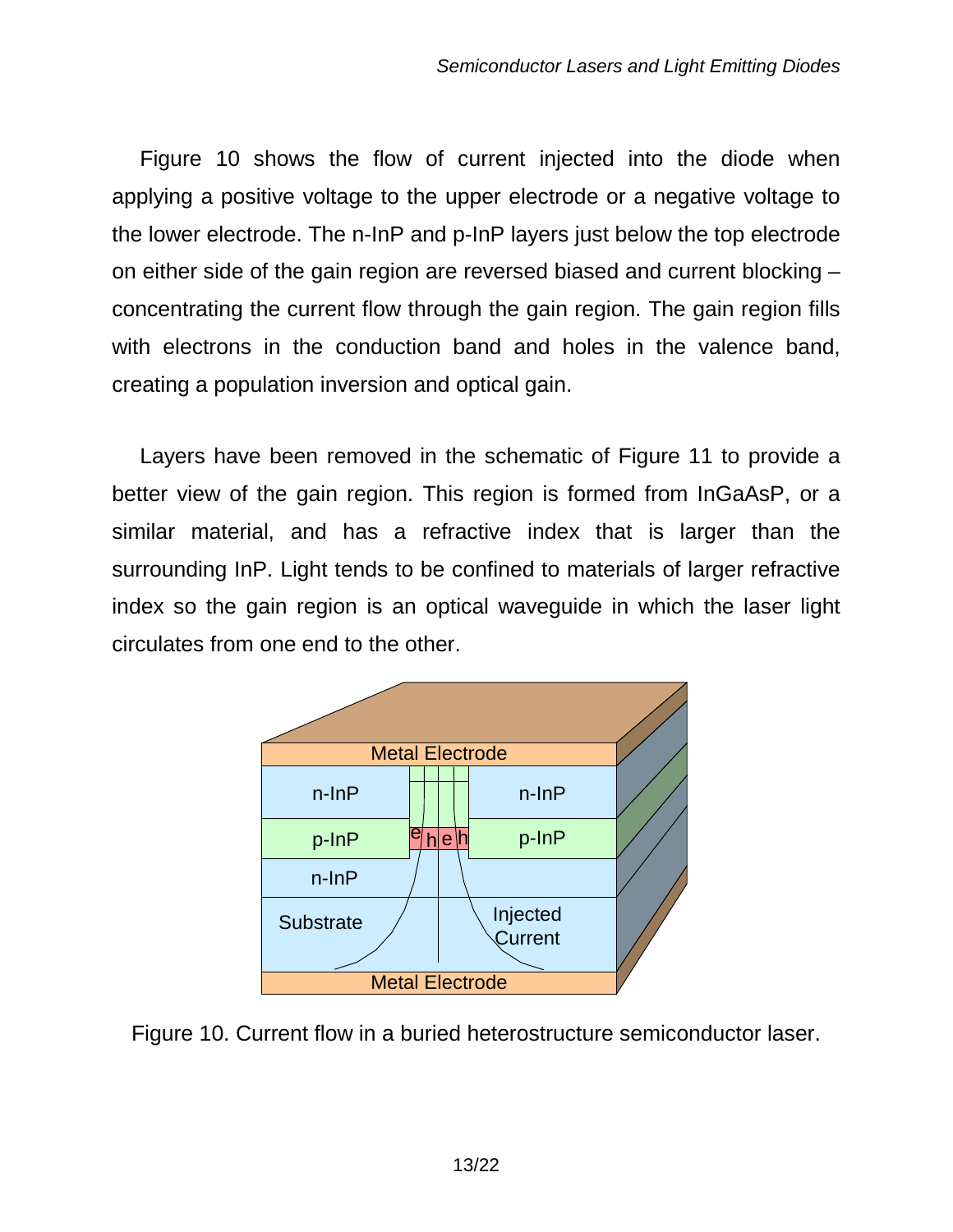

Figure 11. The InGaAsP gain region has a high refractive index than the surrounding material and forms the core of an optical waveguide that confines light that circulates from end to end.

## *Distributed Feedback Lasers*

The semiconductor laser pictured in Figures 9-11 is called a "Fabry-Perot" type because light circulates between two planar reflectors separated by a medium that has a uniform refractive index along an axis perpendicular to the reflectors. A drawback of the Fabry-Perot structure is that it can lase in multiple longitudinal modes so that the output spectrum may span 10 nm or more. The wideband spectral output can lead to pulse spreading and signal degradation in optical communication links. For this reason, it is desirable to modify the Fabry-Perot structure so that the laser operates in a single longitudinal mode.

The basic idea for modifying the frequency spectrum of a semiconductor laser is to introduce a frequency selective element in the resonator as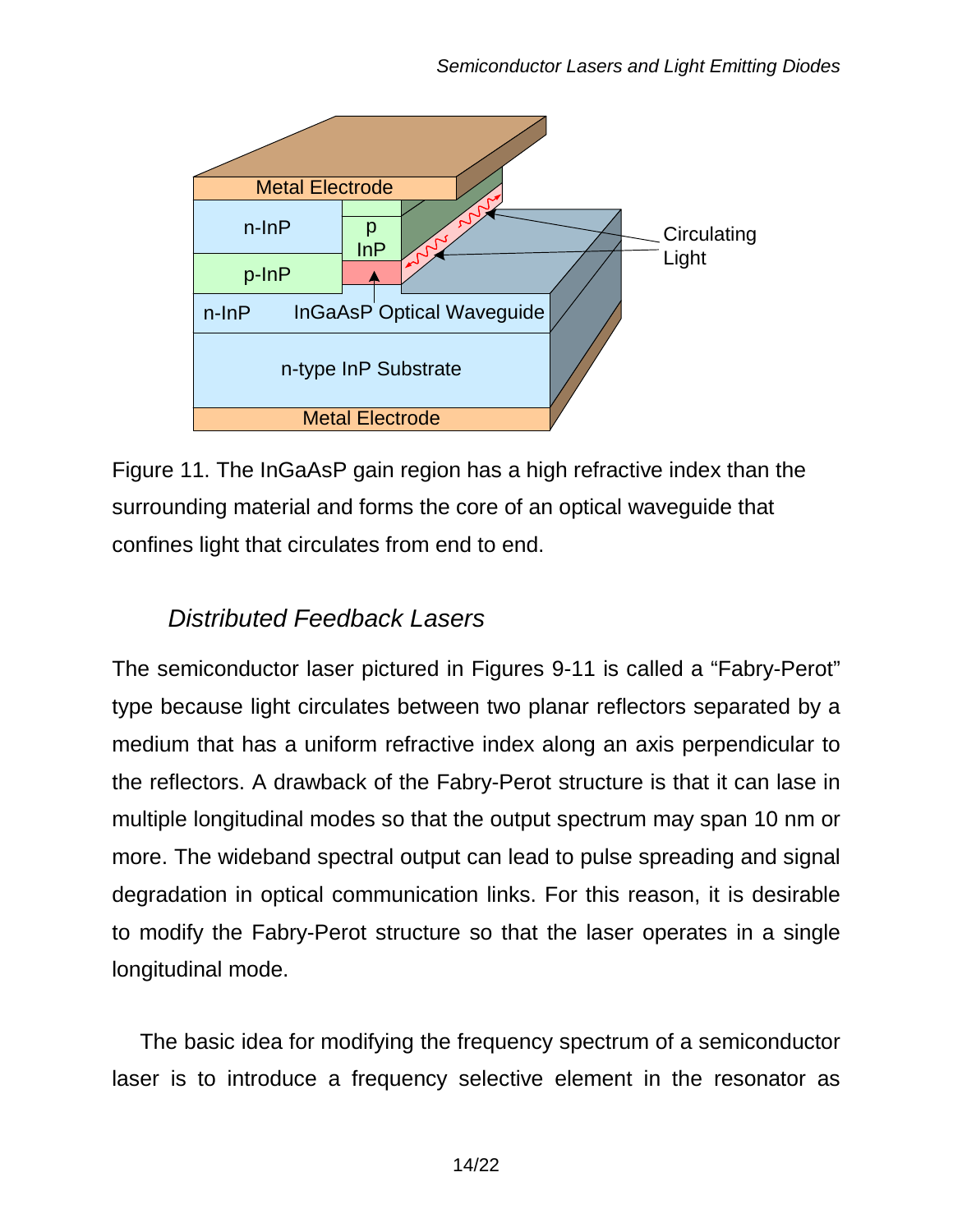pictured in Figure 12. The selective element may or may not overlap the gain medium but it must overlap the circulating optical beam.



Figure 11. A frequency selective element is introduced into a semiconductor laser to narrow the output spectrum.

A widely used frequency selective element for semiconductor lasers is a periodic modulation to the refractive index of the laser material. The idea is illustrated in Figure 13. The drawing at the top left of Figure 13 is for a semiconductor structure that is similar to the Fabry-Perot structure of Figures 9-11. Thin layers of n and p-type InGaAsP have been added to either side of the intrinsic InGaAsP active region. The purpose of these additional layers can be understood with the aid of the cross section of the laser that is pictured in Figure 13. The InP below the gain region has been etched to form a corrugation at the surface. InGaAsP is deposited on top of the corrugation. There is a periodic modulation along the length of this "grating" because InP and InGaAsP have different refractive indices. The grating is the frequency selective unit that is used to narrow that laser's spectral output.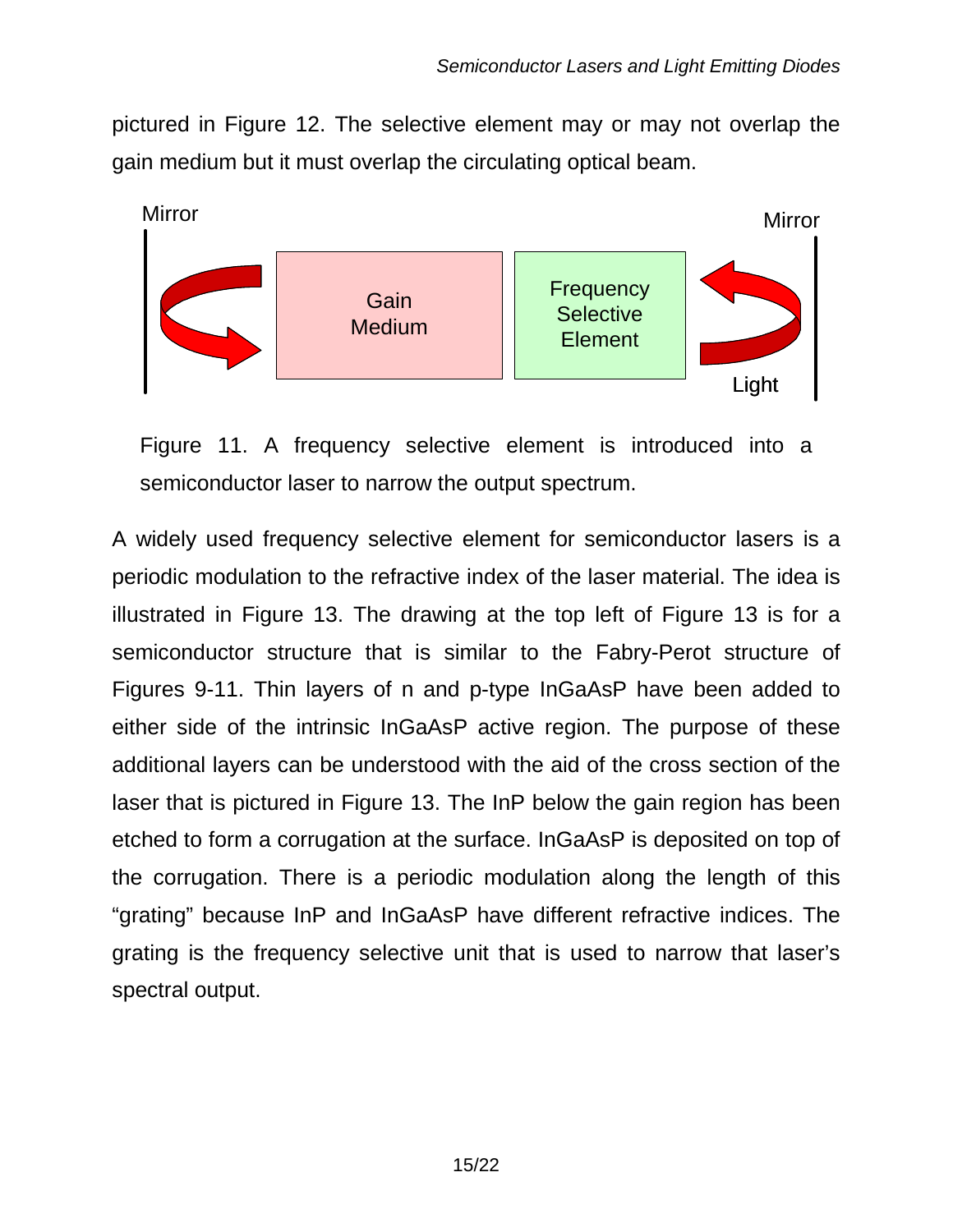



The grating is produced in the added n-InGaAsP, instead of the active region, in order to maintain high crystalline quality in the active region. Nevertheless, the circulating optical beam extends beyond the active region and overlaps the grating. The circulating light is continuously reflected back onto itself and the phase condition for constructive interference is

$$
\frac{\lambda_0}{n_{\text{eff}}} = \Lambda,
$$

where  $\Lambda$  is the period of the refractive index grating. With a uniform grating, the phase condition allows the laser to operate in two modes that see very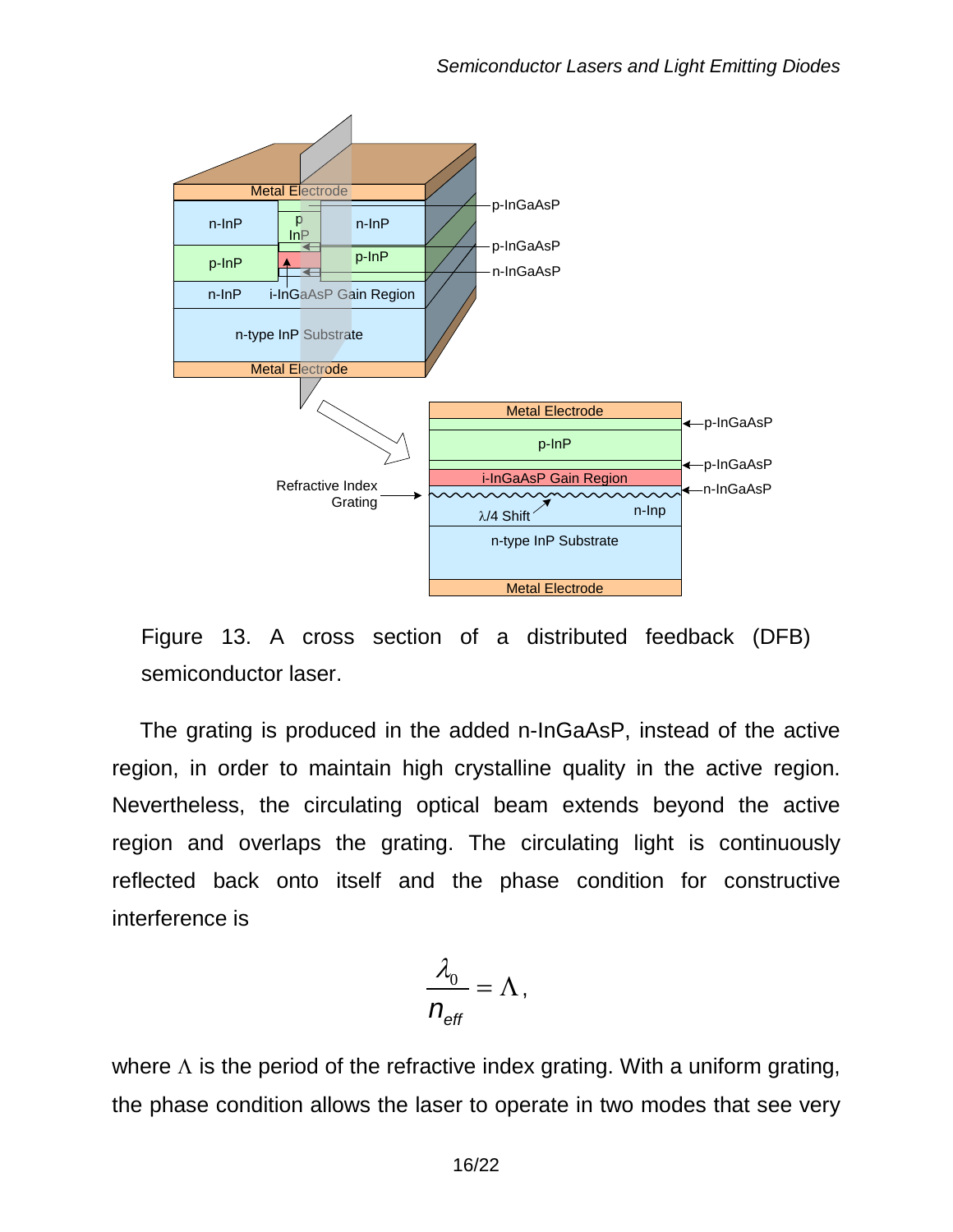slightly different effective refractive indices. In order to ensure laser operation in a single longitudinal mode and the narrowest possible output spectrum, a Λ/4 shift is added to the grating as indicated in the cross section of Figure 13.

## *Distributed Bragg Reflector Lasers*

In a distributed Bragg reflector (DBR) laser, the gain medium is physically separated from the frequency selective element. The selective element is a stack of quarter wavelength layers of alternating refractive index with a very narrow reflectance band that serves as the rear mirror of the laser. The laser operates in the one longitudinal mode of the gain region that is reflected by the Bragg stack.



Figure 14. A single mode distributed Bragg reflector laser.

The separate Bragg reflector used in a DBR laser is a somewhat less selective element that the grating that is integrated into the gain region of a DFB laser. For this reason, DFB lasers are the preferred choice for optical communication links when frequency stability is a primary consideration. However, the use of a separate Bragg reflector allows more flexibility in the design of a semiconductor laser, and the DBR laser is the basis for a tunable laser described in the next section.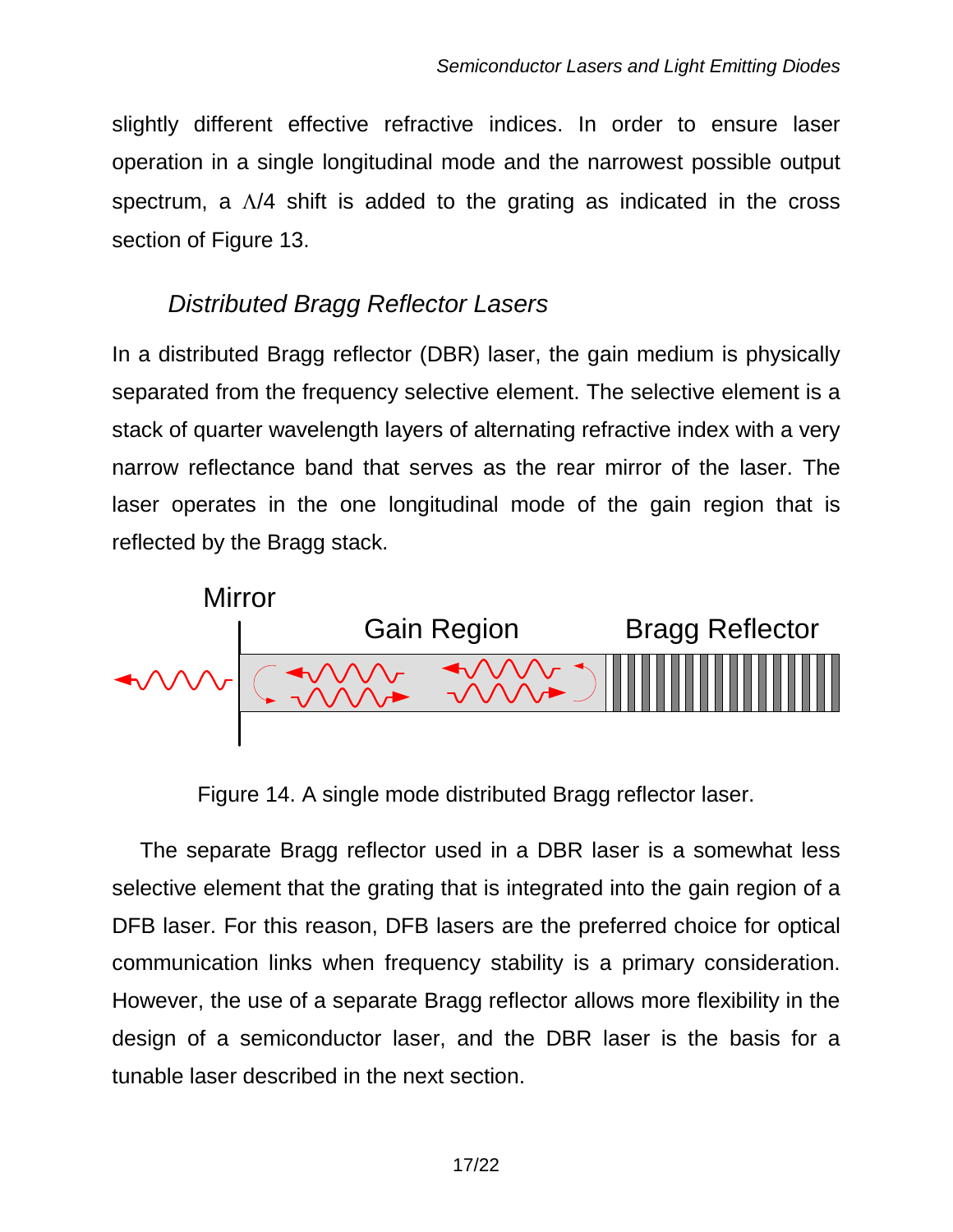#### *Tunable Distributed Bragg Reflector Lasers*

A tunable distributed Bragg reflector laser (Figure 15) has electrodes for injecting current into each of three segments - a gain region, a Bragg reflector, and a phase control region. The current to the gain region supplies the pump power that allows for lasing. The current to the Bragg reflector adjusts the center wavelength of the reflector, and thus wavelength at which the laser can operate.



Figure 15. A tunable distributed Bragg reflector laser.

The physical mechanism that adjusts the wavelength of the Bragg reflector is a carrier density dependent refractive index. The tuning current injects charge into the Bragg reflector that decreases the refractive index of the layers by an amount

$$
\Delta n_r(\lambda_0) = -\frac{q^2\lambda_0^2}{8\pi^2 n_r(\lambda_0)\varepsilon_0 c^2} \left(\frac{n}{m_e} - p\frac{m_h^{1/2} + m_{hh}^{1/2}}{m_h^{3/2} + m_{hh}^{3/2}}\right),
$$

where q is the electronic charge,  $\lambda_0$  is the optical wavelength,  $n_r(\lambda_0)$  is the refractive index at  $\lambda_0$ , n and p are the density of injected electrons and holes respectively, and  $m_e$ ,  $m_{\text{lh}}$ , and  $m_{\text{hh}}$  are the effective masses for electrons, light-holes and heavy-holes respectively. The center wavelength of the reflector is four times the optical thickness of the Bragg layers, so an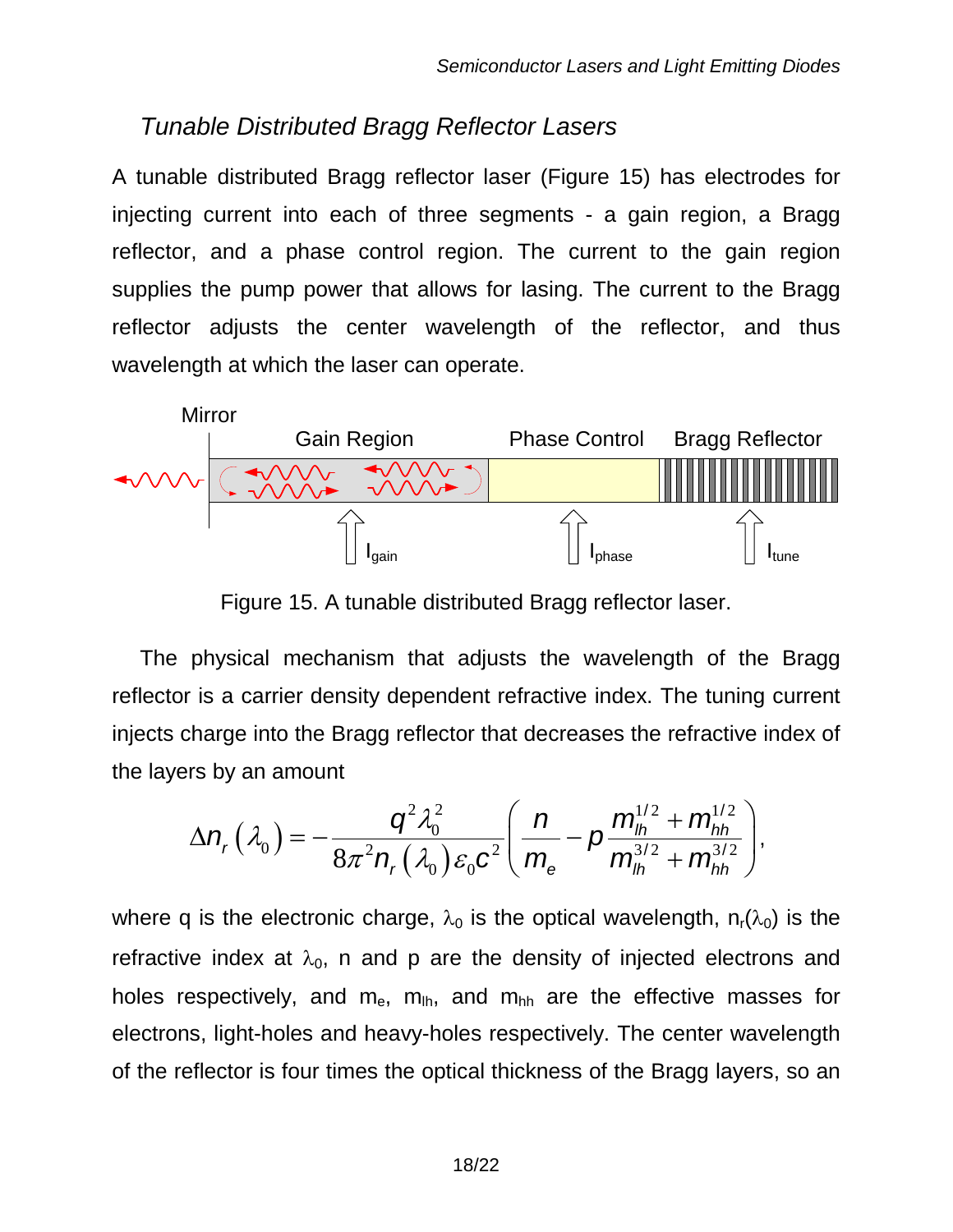increase in charge carrier density in the layers decreases the center wavelength.

The way in which the tuning current and the phase control work together can be made clear with the aid of Figure 16. Current to the Bragg reflector sets the position of the high reflectance band that determines the lasing wavelength. However, lasing can only take place if there is a longitudinal mode that coincides with this wavelength. The phase current modifies the optical path length of the laser resonator and thus the location of the longitudinal modes. For proper operation of the tunable laser, the phase current is adjusted to position a longitudinal mode at the Bragg reflectance maximum.





#### *Vertical Cavity Surface Emitting Lasers (VCSELs)*

The structure of a surface emitting laser is pictured in Figure 17. This particular structure is for a semiconductor laser known as a vertical cavity surface emitting laser or VCSEL (pronounced "vick sell").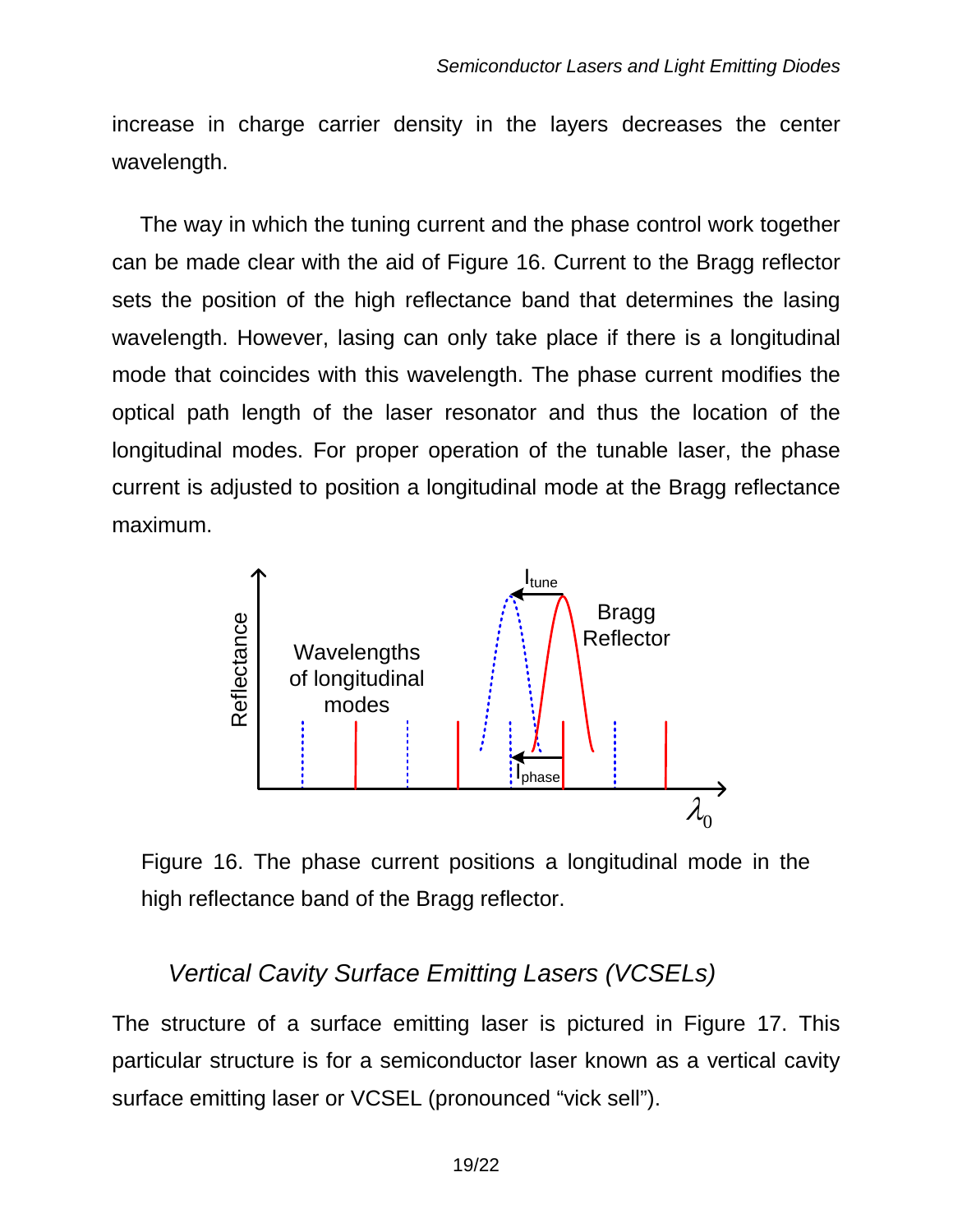

Figure 17. A GaAs surface emitting laser.

The gain region of the VCSEL is a layer of GaAs. The mirrors for the laser are distributed Bragg reflectors formed by depositing stacks of quarter wavelength layers of AlGaAs (high index) and AlAs (low index) material. The stacks are doped p and n-type to form a p-n junction for electrical pumping of the laser. Light circulates between the two Bragg stacks to be amplified by the GaAs gain region. Optical spacers are used to adjust the optical thickness of the region between the Bragg stacks to an integer number of wavelengths. This ensures that the circulating light forms a standing wave pattern with an intensity maximum at the gain region and maximizes the interaction of the light with the gain region.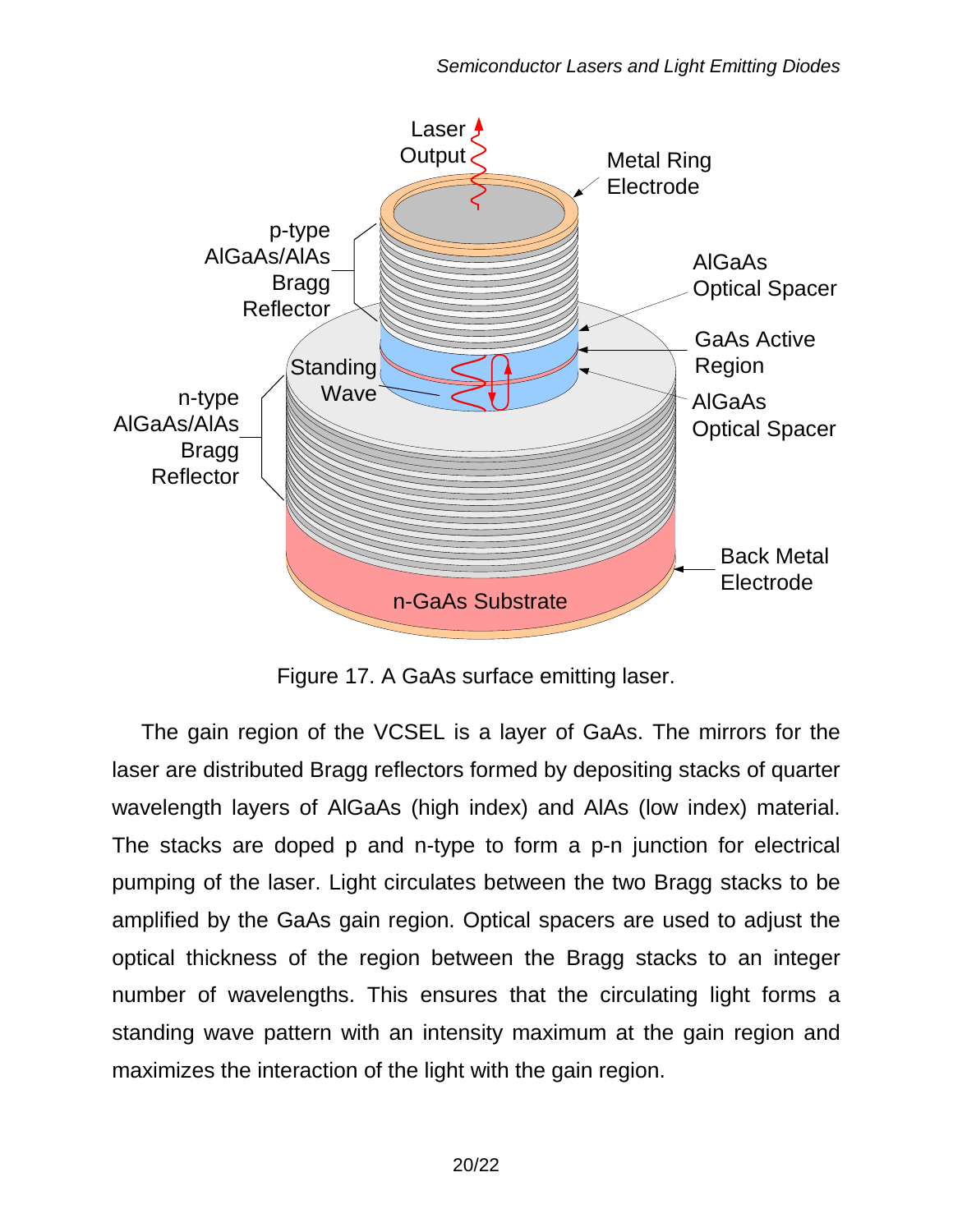Because of the very short resonator length, VCSELs operate in a single longitudinal mode. As can be seen in Figure 18, the short resonator produces widely spaced longitudinal modes separated by approximately 100 nm. Only one of these modes can experience high gain.



Figure 18. Only one longitudinal mode falls under a VCSEL gain curve.

In addition to high spectral purity, other advantages for VCSELs include a circular optical output profile that couples well to optical fibers and low manufacturing costs. On the other hand, the small gain volume limits the output power of VCSELs to values on the order of one mW. Furthermore, VCSELs are most easily constructed for lasing at wavelengths near 1  $\mu$ m, where optical absorption in optical fibers is relatively high. For these reasons, VCSELs are most frequency used for data transmission in local area networks with short fiber spans.

## Light Emitting Diodes

The simplest and least expensive light source for optical transmitters is a light emitting diode or LED. A surface emitting LED is pictured in Figure 19.